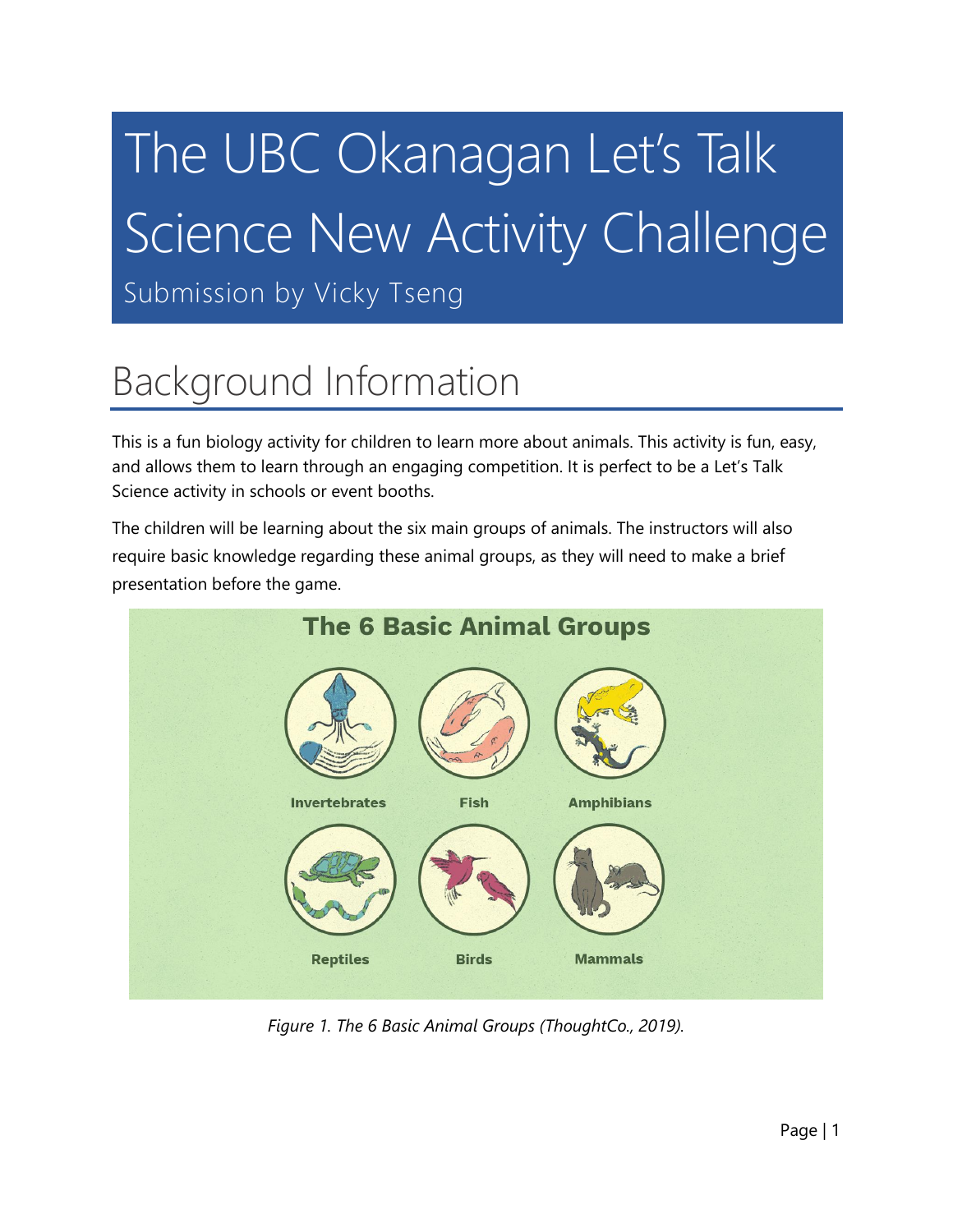Below is the content of the presentation.

| <b>Main Groups of Animals</b>  | <b>Traits</b>                                                                                                                                                                                                                                                                                                                                                                        | <b>Examples</b>                                                                                                         |
|--------------------------------|--------------------------------------------------------------------------------------------------------------------------------------------------------------------------------------------------------------------------------------------------------------------------------------------------------------------------------------------------------------------------------------|-------------------------------------------------------------------------------------------------------------------------|
| 1. Mammals                     | Drink milk from their<br>mothers when they<br>are babies<br>Usually have hair on<br>their bodies<br>Have teeth to chew<br>their foods<br>Warm-blooded<br>animals                                                                                                                                                                                                                     | Human, Elephant, Pig, Tiger,<br>Whale, Dog, Cat, Bat,<br>Dolphin, Kangaroo, Sheep,<br>Donkey, Monkey, Rat, and<br>Horse |
| <b>Birds</b><br>2 <sup>1</sup> | Have feathers and<br>beaks<br>Born out of hard-shell<br>eggs<br>Not all birds can fly,<br>but they usually have<br>wings                                                                                                                                                                                                                                                             | Duck, Chicken, Goose,<br>Eagle, Parrot, Penguin, Owl,<br>Pigeon, Crow, and<br>Woodpecker                                |
| 3. Fish                        | Vertebrates live in the<br>water<br>Usually have gills,<br>scales, and fins on<br>their body<br>Cold-blooded animals                                                                                                                                                                                                                                                                 | Clownfish, Salmon, Tuna,<br>Stingray, Halibut, and Eel                                                                  |
| 4. Amphibians                  | Can live on land and<br>in the water<br>Usually born in water<br>and move to the land<br>when they grow up<br>have soft, moist, and<br>scale-less skin that<br>help them absorb<br>water and oxygen<br>cold-blooded animals<br>Like to live close to<br>areas that are filled<br>with water such as<br>ponds, swamps, and<br>marshlands<br>go into hibernation<br>during hot and dry | Frog, Toad, Salamander,<br>Caecilian, and Newt                                                                          |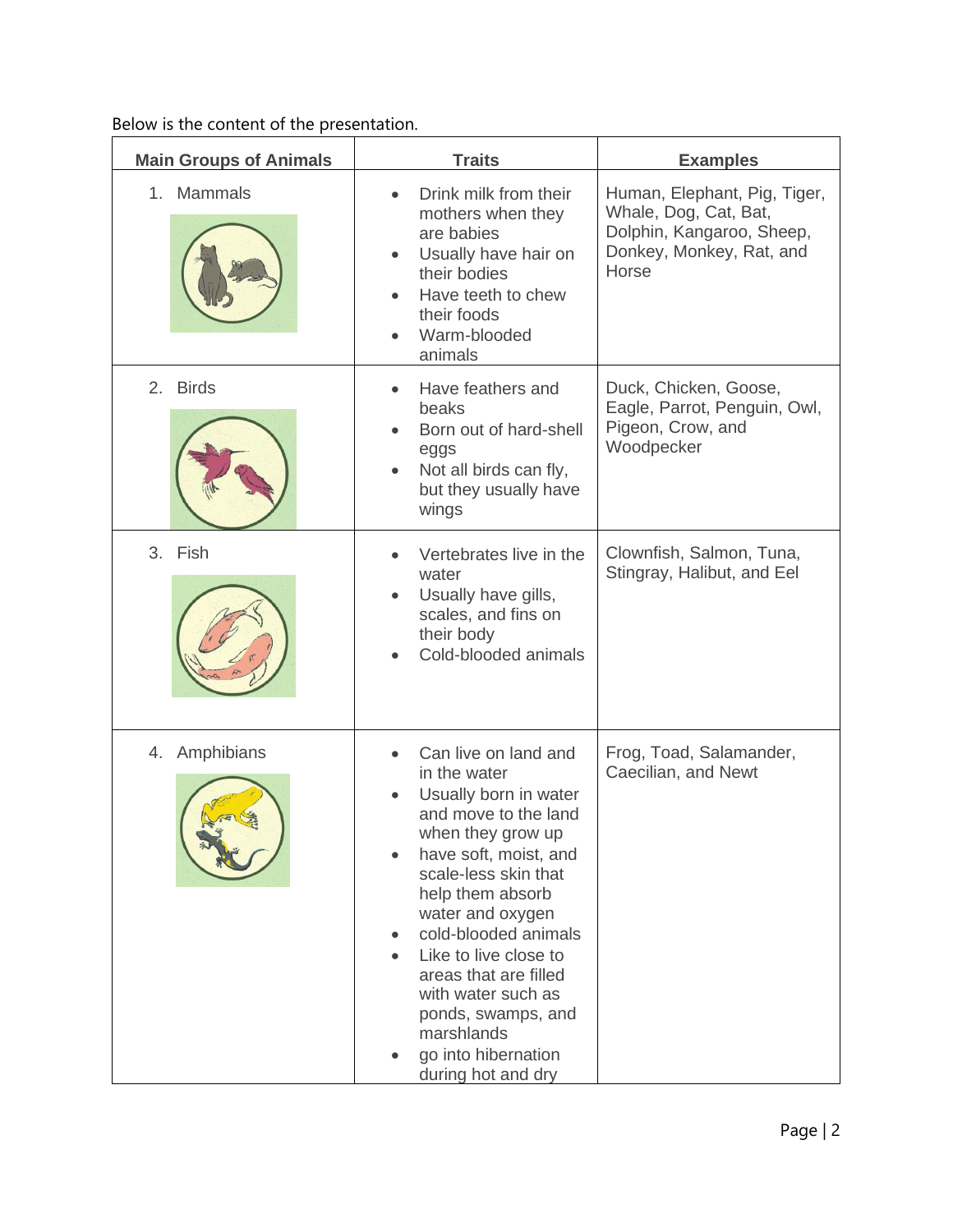|                                       | weather to stay<br>hydrated                                                                                                                                                                                               |                                                                                                                          |
|---------------------------------------|---------------------------------------------------------------------------------------------------------------------------------------------------------------------------------------------------------------------------|--------------------------------------------------------------------------------------------------------------------------|
| <b>Reptiles</b><br>5.                 | Cold-blooded animals<br>Usually have scales<br>on their skin<br>Usually inactive<br>during winters<br>Oldest animals in the<br>world but most of<br>them become extinct<br>like dinosaurs<br>Usually lay leathery<br>eggs | Lizard, Snake, Turtle, Skink,<br>Crocodile, Tortoise, Alligator,<br>Chameleon, Caiman, and<br>Viper, Dinosaur            |
| 6.<br>Invertebrates (most<br>insects) | Animals without a<br>backbone or bony<br>skeleton<br>Largest group of<br>animals (97% of all<br>animals are<br>invertebrates)<br>High reproduction<br>level<br>Most insects are<br>invertebrates                          | Bee, Scorpion, Fly,<br>Cockroach, Snail, Centipede,<br>Worm, Millipede, Hydra,<br>Jellyfish, Crab, Spider and<br>Lobster |

### **References:**

Strauss, B. (2019, November 16). *6 Basic Animal Classes*. Retrieved from https://www.thoughtco.com/the-six-basic-animal-groups-4096604

Simply E-learn kids. (2017, February 11*). Types of Animals for kids - compilation - Learning videos for kids* [Video file]. Retrieved from https://www.youtube.com/watch?v=0n0SHppUNlw

Nayturr. (n.d.). *6 Main Types of Animals*. Retrieved from https://nayturr.com/types-of-animals/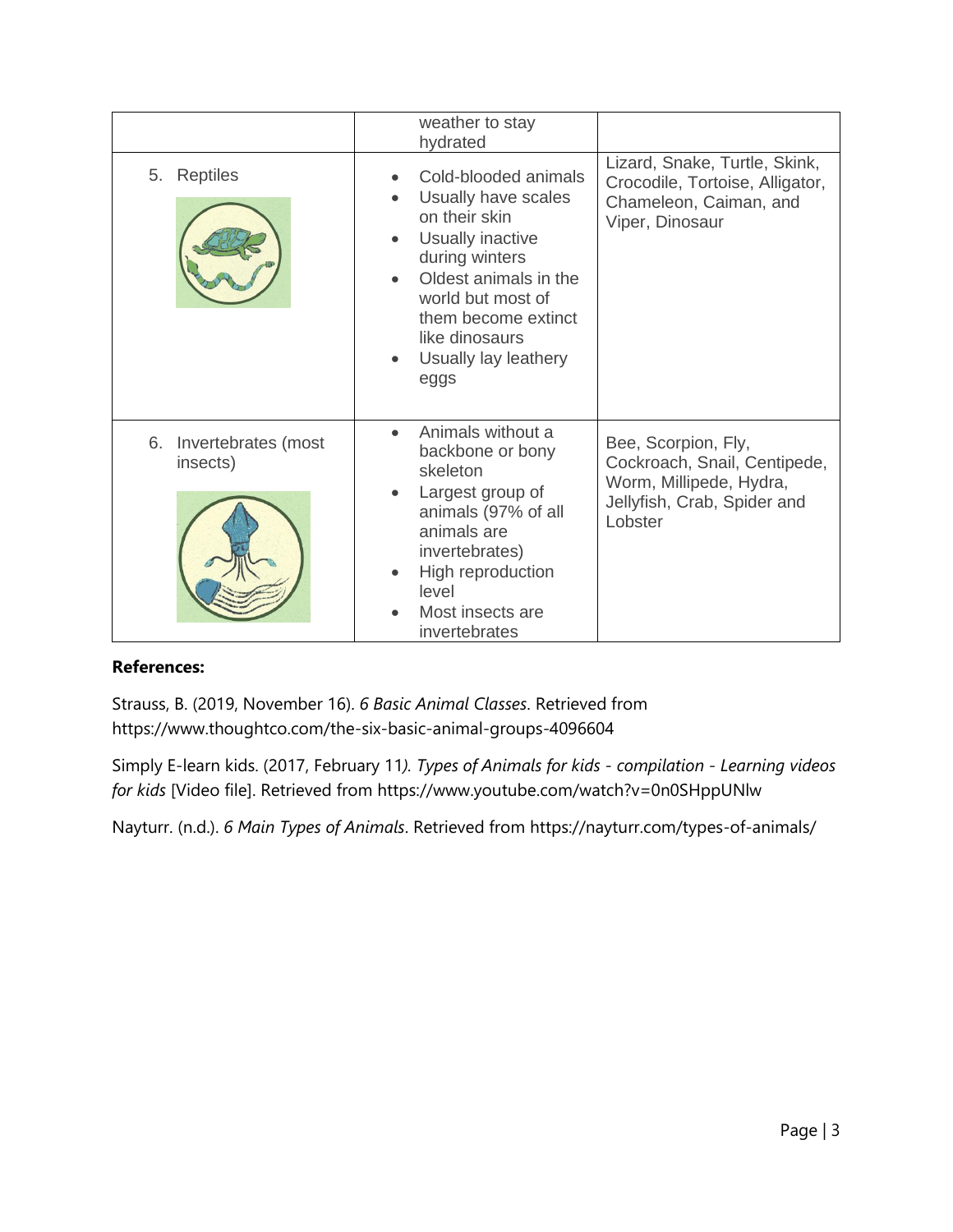# Learning Outcome

This activity is perfect for helping any age group to learn more about biology and animals, as many children love animals. It is not only fun, but it is also an engaging way for children to learn and absorb information on a topic they are interested in. Passively listening to a presentation about a topic is not always very effective for retaining knowledge. By having the children engage in a fun competition, they will apply the material learned, which leads to a better understanding and memorization of the material. This activity can potentially develop their interests in biology.

## Activity Budget

This is a super easy and affordable activity. It does not require many materials and equipment, nor does it require water and electricity.

**Required Materials:** a poster for presentation purposes (can also use a laptop and projector), cards for each combination of an alphabet letter and an animal group (alternative: the instructors can simply shout out the instructions, but cards are more effective), Snacks that can be given as a reward for the winning team

## Game: Animals Meet Alphabet

After the presentation is made by the instructors, the children can now be involved in a fun and engaging game called "Animals Meet Alphabet". It is perfect game for children to apply the information learned from the instructors' presentation, and therefore result in a better understanding. It is suitable for either a large group or small group of children.

## Rules of the Game

## **Audience:** a class of children

- **1.** Separate the class of children into teams of 2, 3 or 4 depending on the size of the class. For example, in a class of even number of children such as 20, separate them into 2 or 4 teams. If the class has an odd number of children, separate the children into 3 teams. Make sure each team has about the same number of children.
- **2.** Have the children line up in their respective teams.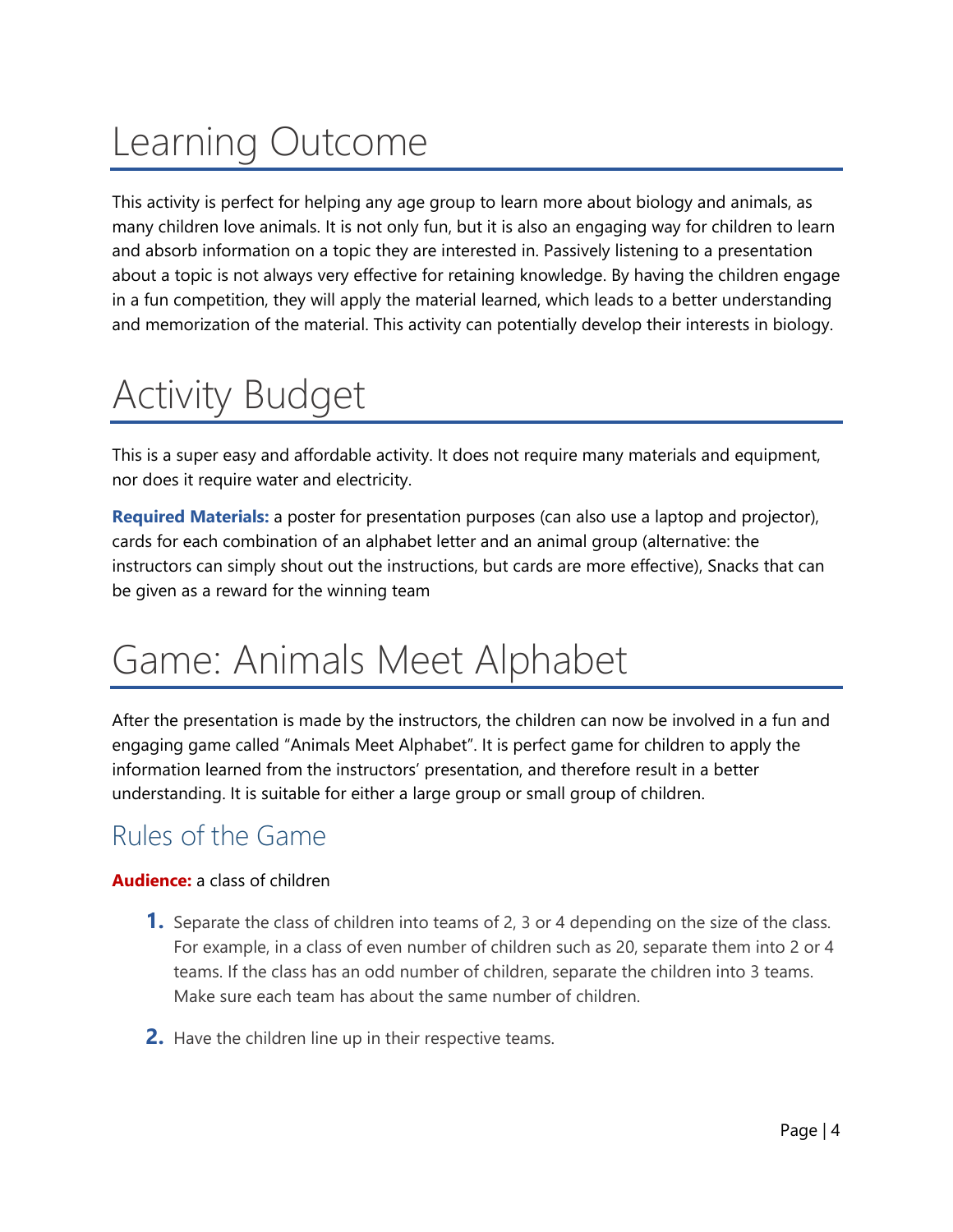- **3.** The instructors will give an instruction for the round that includes an alphabet letter and one of the six main groups of animals (either using card, writing on the board or verbally shouting out the instruction).
- **4.** The first student in line from each team will compete in shouting out the animal that matches the instruction by starting with the correct alphabet letter and is in the correct group of animals.
- **5.** Whichever child representative gives a correct answer the fastest wins and will stay for the next round. The rest of the representatives who lost will go to the back of the line and are eliminated. For example, if the instruction is a mammal starts with the letter "P", the answers could be pig, panda, or panther.
- **6.** (Optional) The instructions can be made more difficult for older groups of children. The instructors can also add characteristics such as the color of the animal and the food that the animal eats to get more specific answers.
- **7.** The instructions can be presented with pre-made cards. Please look below for reference.



- **8.** The game is over when all the children in a team are eliminated. The teams with remaining members win or the remaining teams can battle until there is only one remaining team. The winning team can receive awards like snacks.
- **9.** If a situation is encountered where all the representatives from each team cannot give an answer within a minute, the instructors will count from 10 to 0 as the final count